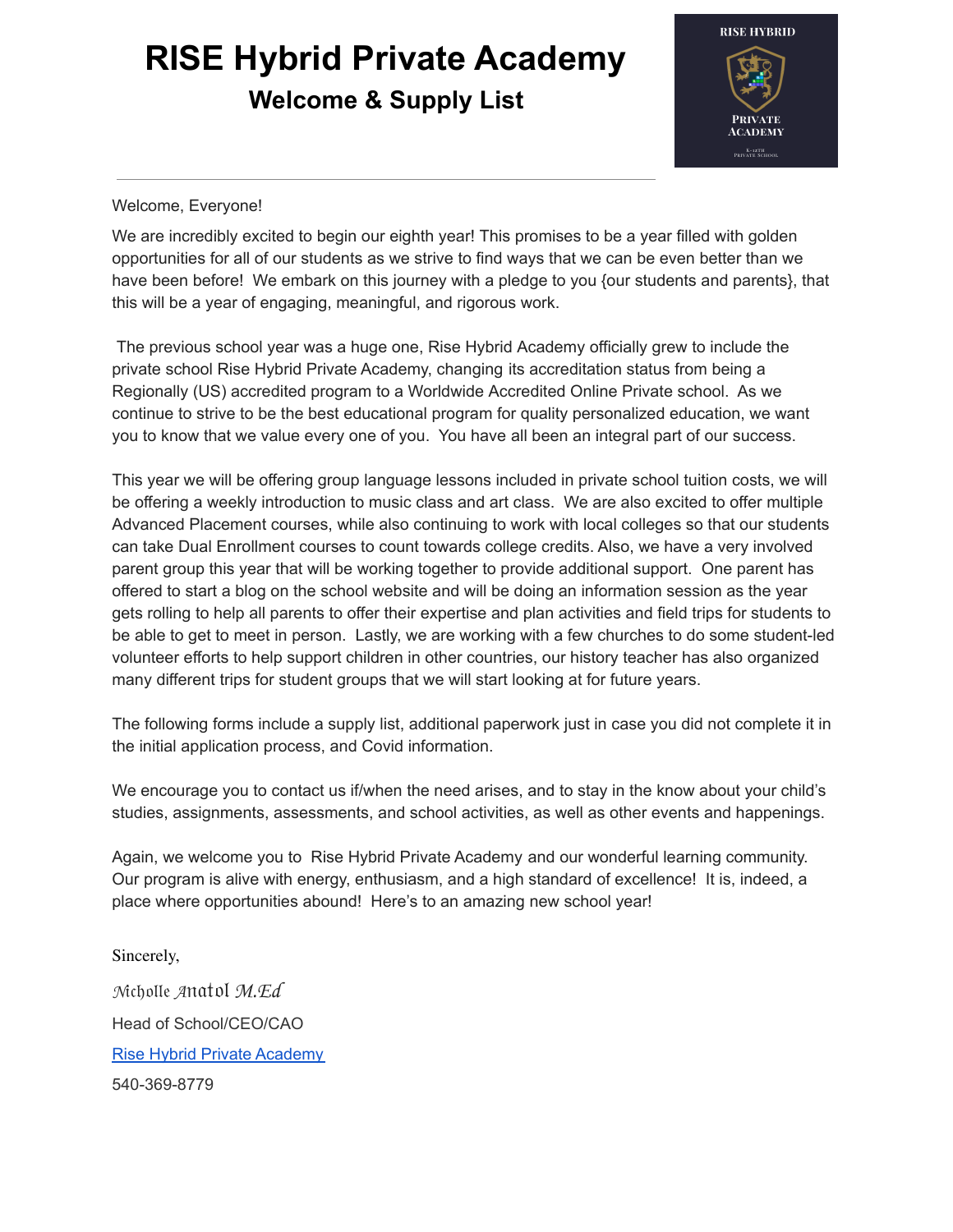## 2021-22 Document Checklist

- \_\_\_\_\_ Payment Explanation
- \_\_\_\_\_ Covid Information
- \_\_\_\_\_\_ Supply List
- \_\_\_\_\_ Copy of immunizations
- \_\_\_\_\_ Signed Enrollment Agreement Contract
- \_\_\_\_\_ Health forms Complete
- \_\_\_\_\_Any report cards or previous school academic records
- \_\_\_\_\_ Signed payment form
- \_\_\_\_\_ Check/Cash Payment due by August 31st (10 month payment plan)
- \_\_\_\_\_ Photo Release Waiver
- \_\_\_\_\_ Pay all associated fees (registration & Academic fee)
- \_\_\_\_\_ Completed Behavior/Goal agreement
- \_\_\_\_\_ School Physical
- \_\_\_\_\_ Transportation Waiver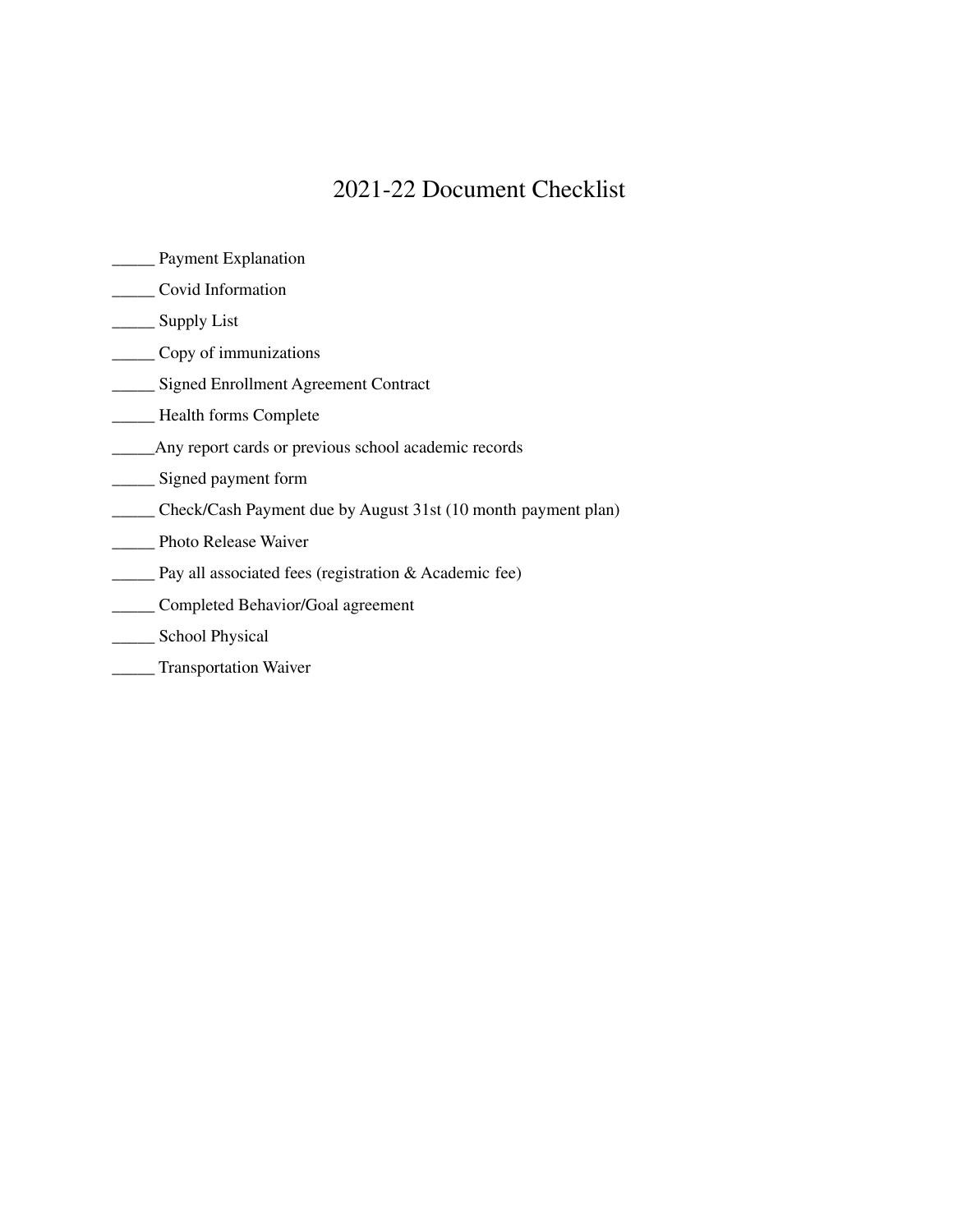## **Payment Explanation**

RISE Hybrid Payments can now be made via the website https://www.risehybridacademy.com/make-a-payment

If there are additional charges such as field trips etc. we will just add that to your account for you to pull up in the system.

## **COVID Statement**

All students that come to in-person activities will be required to keep their masks on as will staff unless we are outside and in an open space, at which children are still permitted to do as they and their parents/guardians feel most comfortable.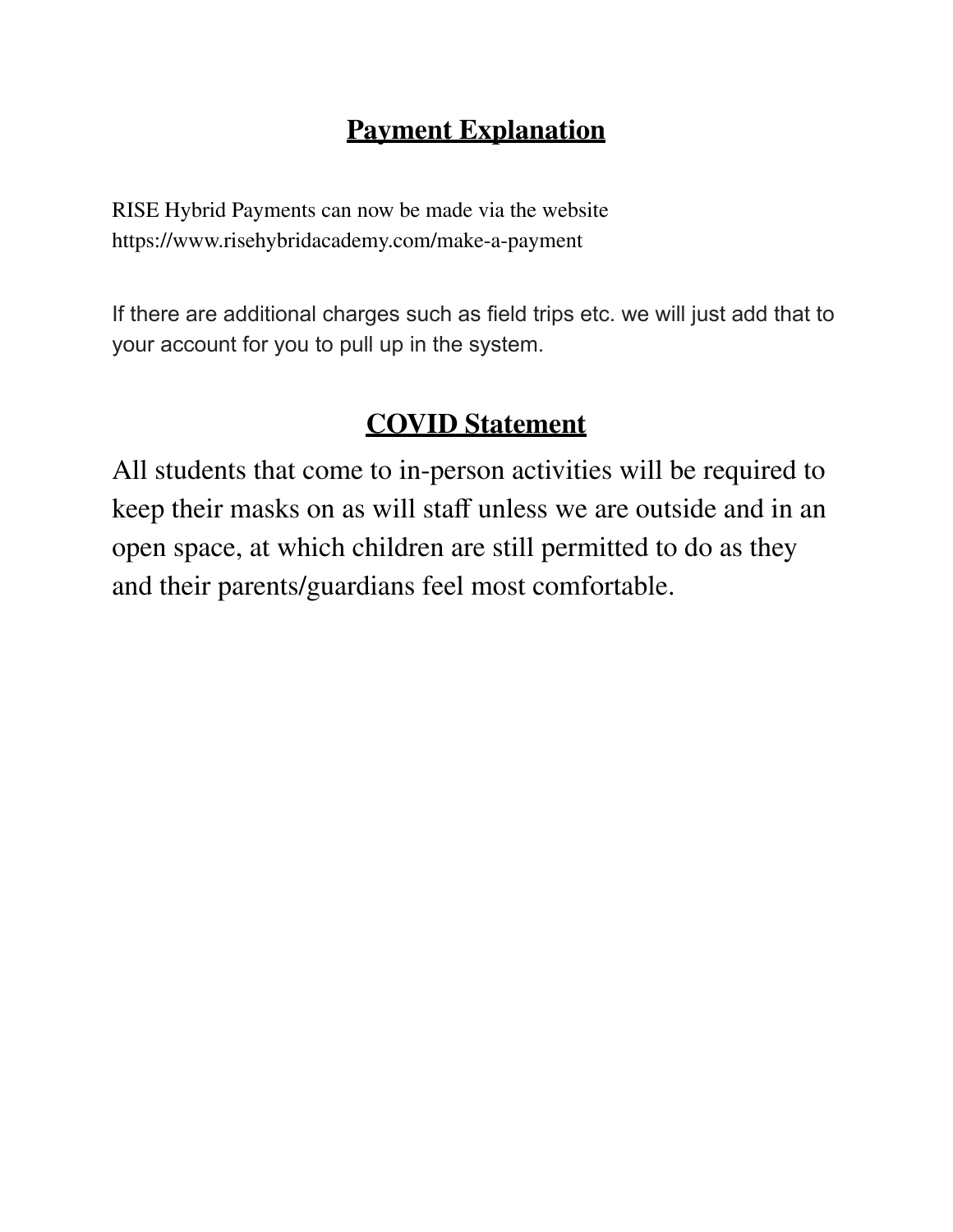## **Supply List**

All students will have supplies that they are required to have: (We will sort everything on the first day)

Everyone:

Desktop+camera+headphones/laptop (built-in or external camera) + headphones/ Ipad (built-in or external camera) + headphones + keyboard

2 reams of copy paper

- 2 packs of expo markers black
- a flash-drive (not Prek)

\*note Microsoft office is not required all students will utilize google applications

Pencil box/bag containing:

- 5 glue sticks/ 1 large glue bottle
- Crayons
- color pencils and or washable Crayola markers broad tip
- Fiskars scissors
- erasers
- 4 packs of pencils (mechanical or regular #2)
- pack of blue, black and red pens
- Highlighters 2 colors

Grade-specific lists of additional supplies:

Pre K-K

Art Shirt

1 extra pack of 10 count-broad tip

Crayola washable markers

2 packs of expo dry erase markers

1 pack of sheet protectors clear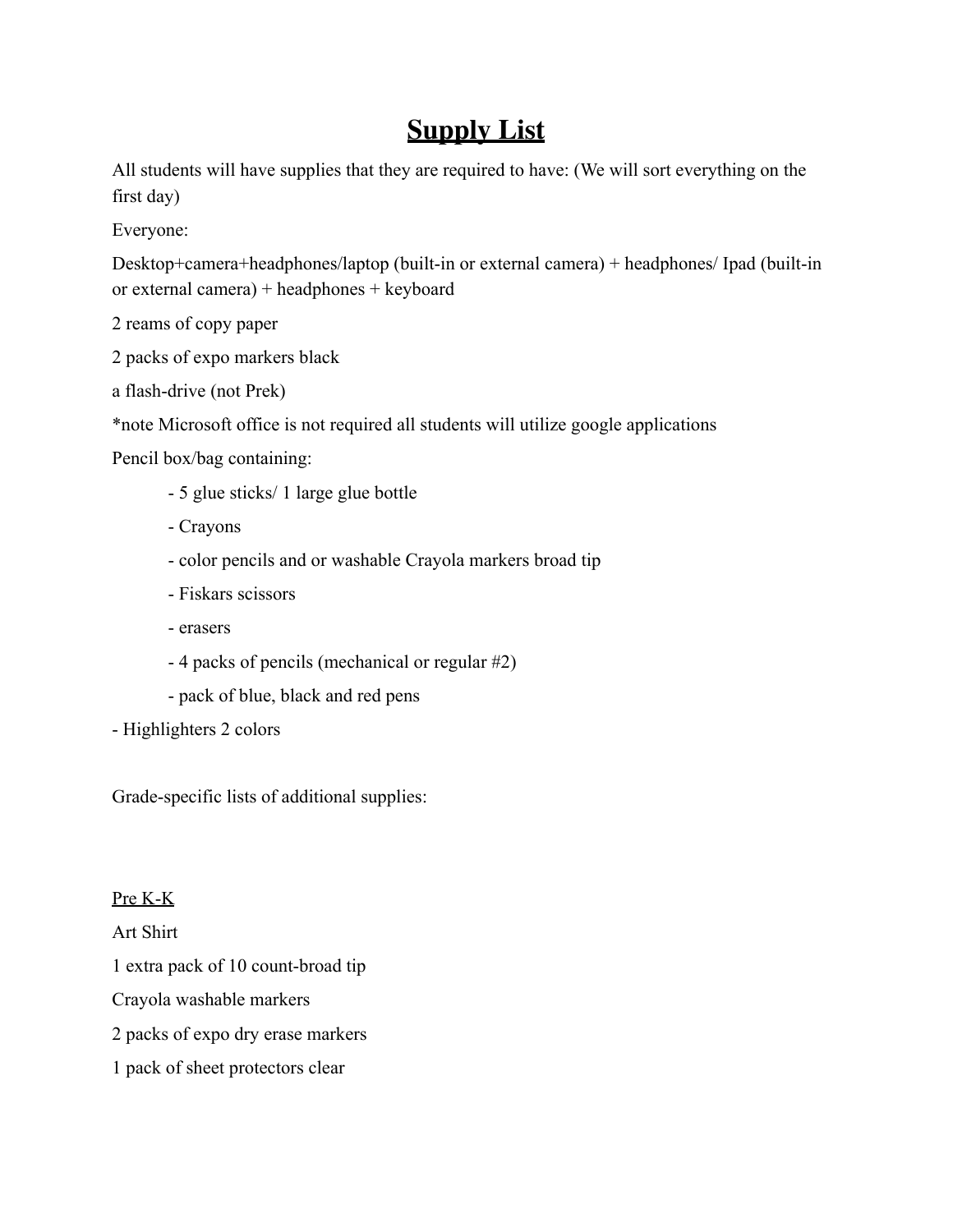2 - 2 inch Small Binders 1 pack of construction paper 1- heavy duty folder 1-Crayola® Sketchbook

1st

1-pack of crayons

2 packs of expo dry erase markers

1 pack of construction paper

- 1- heavy duty folder
- 1- pack of blue pens
- 1- pack of Black pens
- 1- pack of red pens
- 1- pack of pencils
- 1 pack of erasers and wedge eraser
- 1- pack 10 count-fine tip washable Crayola markers
- 1- 2 inch small binder

1- primary composition notebook (have at staples)

1- composition notebook

- 2- 3 subject notebooks
- 1- pack clear sheet protectors
- 2- packs hole reinforcement labels
- 1 5 subject notebooks with folder in separator

#### 2nd

- 1-pack of crayons
- 2 packs of expo dry erase markers
- 1 pack of construction paper
- 1- pack of blue pens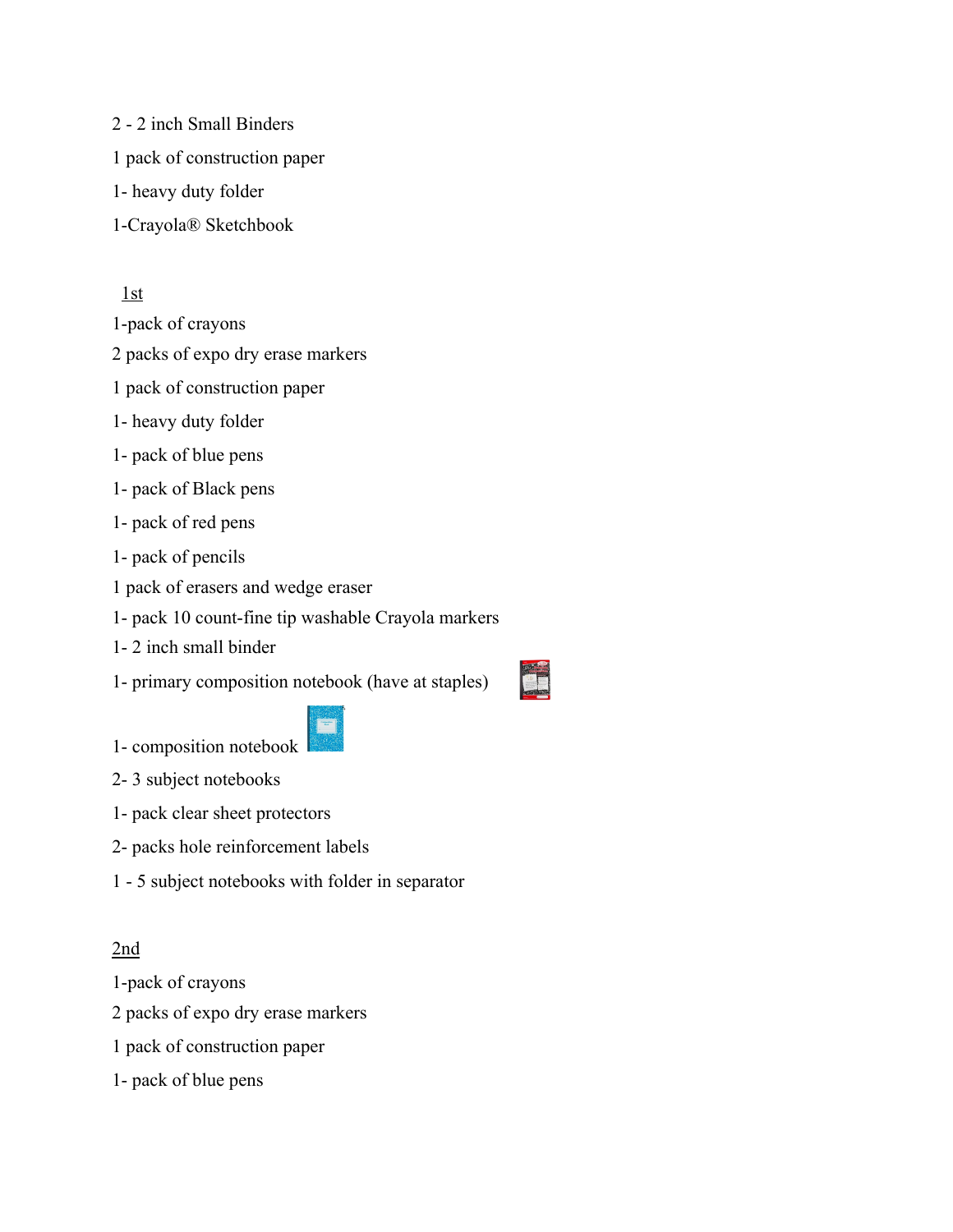- 1- pack of Black pens
- 1- pack of red pens
- 1- pack of pencils
- 1 pack of erasers and wedge eraser
- 1- heavy-duty folder
- 1- pack 10 count-fine tip washable Crayola markers
- 1- 2 inch small binder
- 1- primary composition notebook (have at staples)
- 1- composition notebook for 2nd or 3rd grade
- 3- 3 subject notebooks
- 1 5 subject notebooks with folder in separator
- 1- pack clear sheet protectors
- 2- packs hole reinforcement labels

#### Upper Elementary (3-5)

- 2 pocket folders
- 2- pack of multicolored sticky notes
- 2 of each color highlighter- blue, yellow, and one other
- 1- pack of blue pens
- 1- pack of Black pens
- 1- pack of red pens
- 1- pack of pencils (choice of regular or mechanical if can use responsibly)
- 1 pack of erasers and wedge eraser
- color index cards
- 3- 5 subject notebooks with folder in separator
- 1- wide-ruled 5-star single subject composition notebooks
- 1- whiteout
- 1-pack of copy paper
- scotch tape

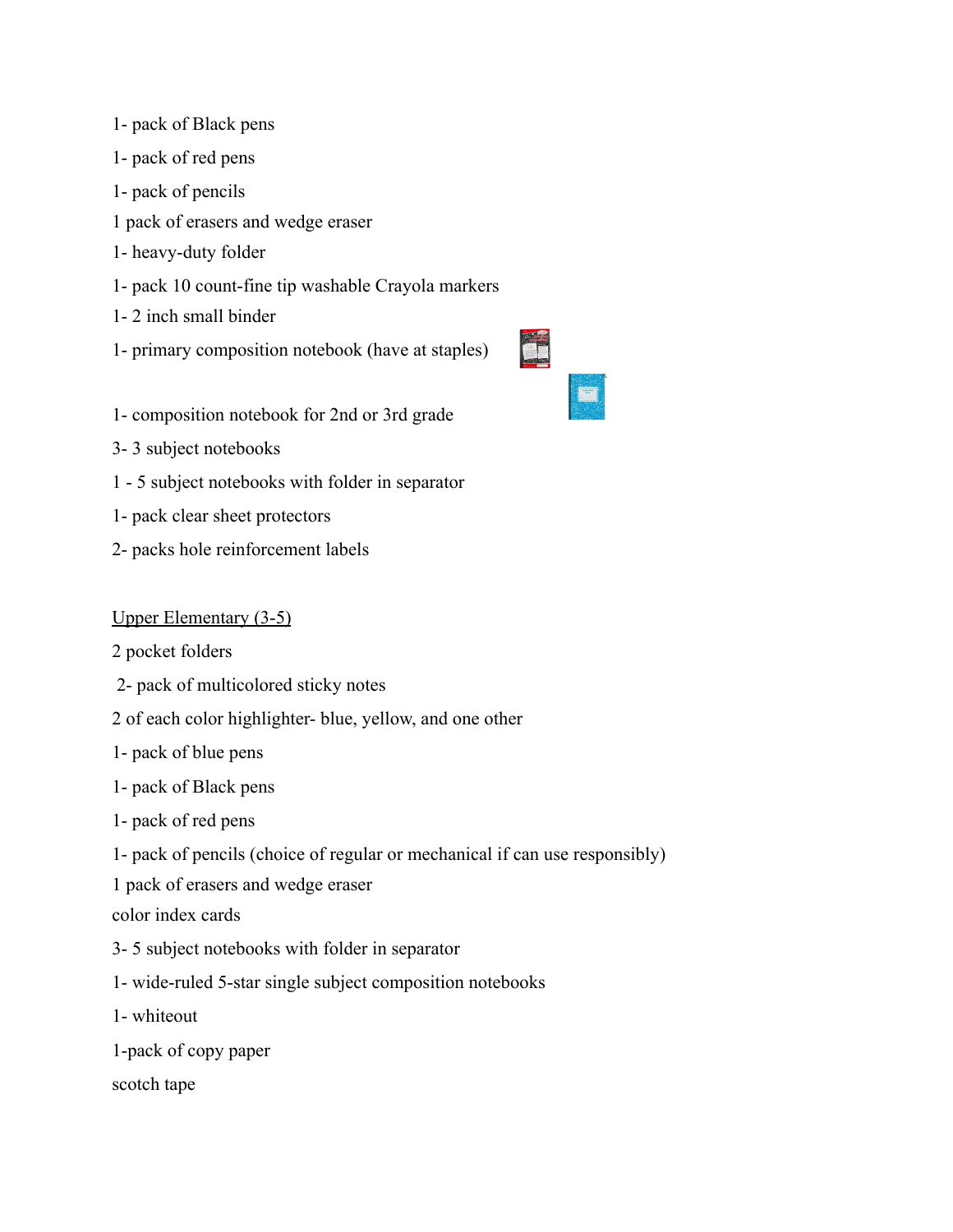1 pack lined paper

2- additional 4 packs of Expo dry erase markers one thick pack one thin pack

\*\* Just a suggestion if there may be days when they may bring work to gym: **Large Binder** (trapper keeper) works well to store Notebooks/ pens/ pencils for going to the gym and not forgetting things. (I found with my kids it allowed them to get all needed notebooks for the following day in binder and it was easy to carry when they had to also carry a laptop.)

Middle/ High school List (6- 12)

2 pocket folders

2 of each color highlighter- blue, yellow, and one other

1- pack of blue pens

1- pack of Black pens

1- pack of red pens

1- pack of pencils (choice of regular or mechanical if can use responsibly)

1 pack of erasers and wedge eraser

color index cards

3 -5 subject notebooks College Rule

3- composition notebooks college rule

Extra bag of mechanical pencils

1- white out

1-pack of copy paper

2- 2 inch binders (one for language if taking and one for science)

scotch tape

2 pack lined paper

2- additional 4 packs of Expo dry erase markers one thick pack one thin pack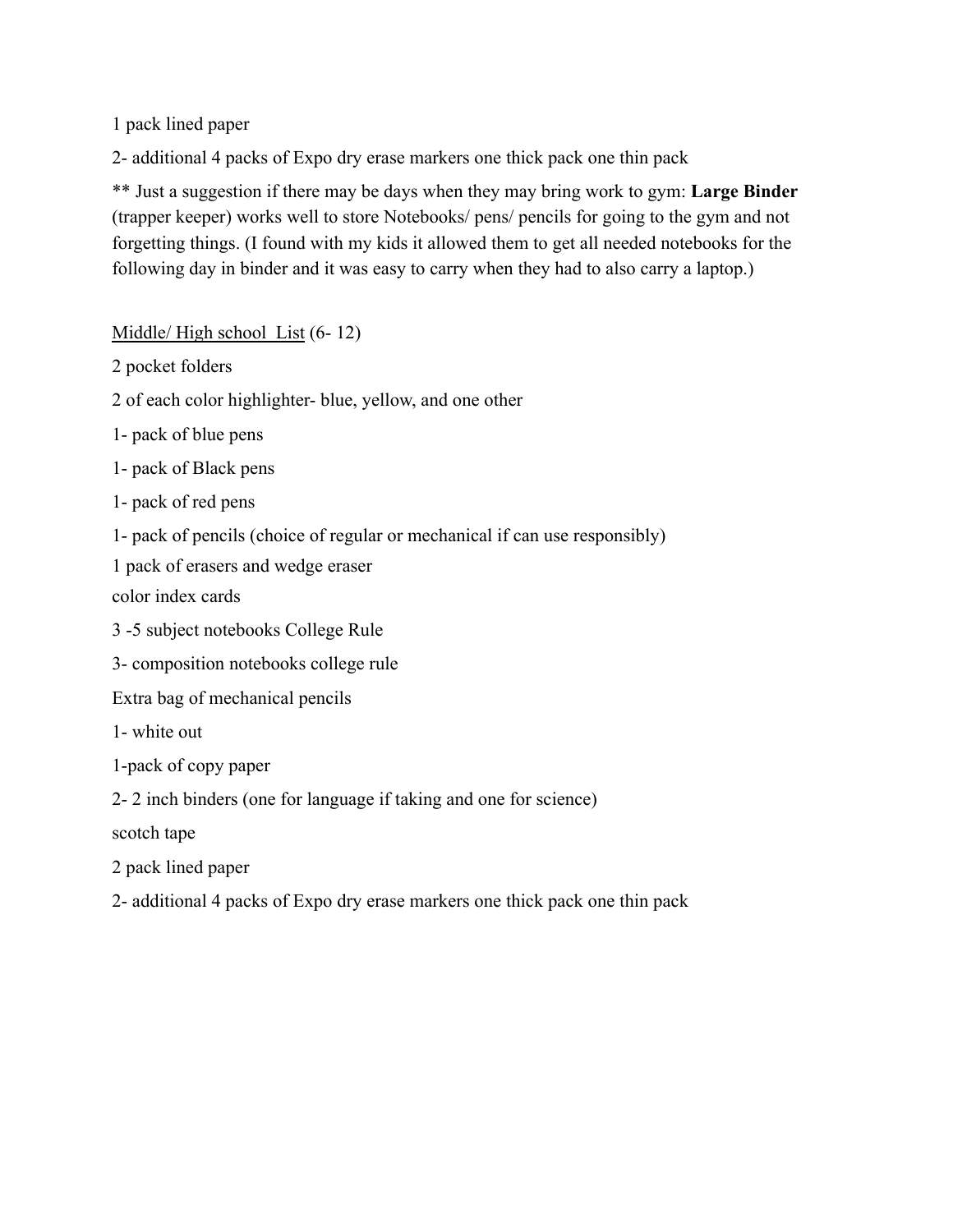#### WAIVER OF LIABILITY/DISCLAIMER

#### RE: STUDENT TRANSPORTATION IN PRIVATE VEHICLES DISCLAIMER

I acknowledge that students may be transported to field trips, etc. in private vehicles and therefore allow the below-listed people to be responsible for transporting my child.

Names of individuals allowed to transport my child

| Student's Name (Please Print)      |
|------------------------------------|
| Signature of Student               |
| Signature of Parent/Legal Guardian |

WAIVER I understand that by signing this waiver, I agree that my child(ren) will be traveling by private vehicle, and will in no way hold the Rise Hybrid Private Academy or its institutions/employees responsible for any harm or injury resulting from travel to and returning from the activity. I further acknowledge this waiver relieves Rise Hybrid Private Academy of any responsibility and/or liability.

Signature of Parent  $\blacksquare$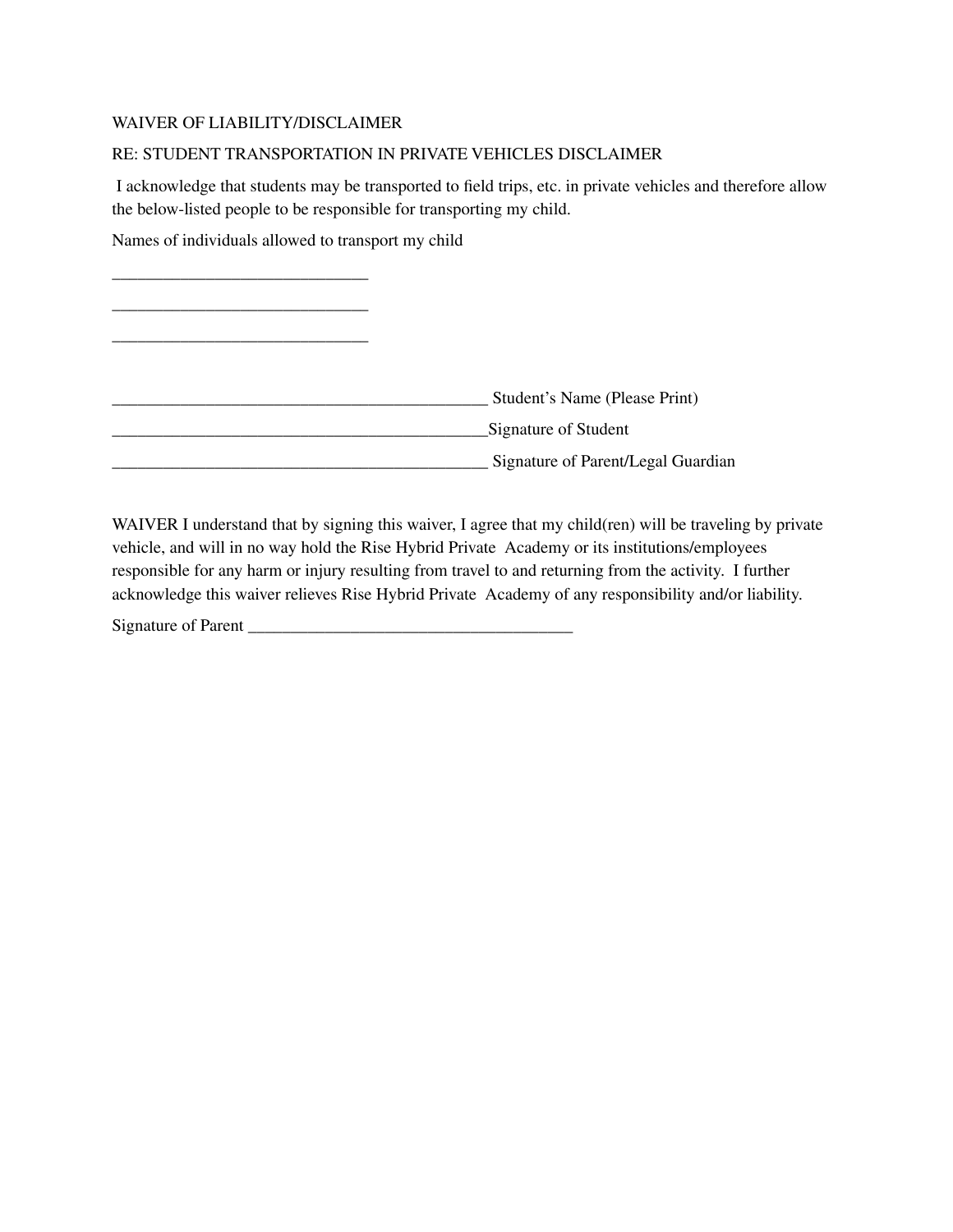#### **(For Full Time Students Not Homeschool)**

#### **Tdap Form**

#### **Certification of Immunization Section I To be completed and signed by a physician, registered nurse, or Health Department official. See Section II for conditional enrollment and exemptions.**

State law requires all sixth grade students to receive a booster tetanus, diphtheria, pertussis (Tdap) vaccine prior to entering school. A copy of an immunization record signed by a Medical Provider or Health Department official indicating the dates of administration including month, day, and year of the required vaccine shall be acceptable in lieu of recording these dates on this form. If this form is used it must be signed and dated by the Medical Provider or Health Department official in the appropriate box. Student's Name:

|                                                                     | Date of Birth: $\frac{1}{\sqrt{2\pi}}$                                                                                                                                                                                                      |                          |                                           |
|---------------------------------------------------------------------|---------------------------------------------------------------------------------------------------------------------------------------------------------------------------------------------------------------------------------------------|--------------------------|-------------------------------------------|
| Last First Middle Mo. Day Yr.                                       |                                                                                                                                                                                                                                             |                          |                                           |
|                                                                     | <b>IMMUNIZATION RECORD COMPLETE DATES (month, day, year) OF VACCINE DOSES GIVEN</b>                                                                                                                                                         |                          |                                           |
| *Tdap booster (6th grade entry) MO/ DAY/ YR                         |                                                                                                                                                                                                                                             |                          |                                           |
| <b>ENTERING 6TH GRADE.</b>                                          | IMMUNIZED IN ACCORDANCE WITH State law WHICH REQUIRES A Tdap BOOSTER FOR STUDENTS                                                                                                                                                           |                          | //I certify that this child is ADEOUATELY |
| Day, Yr.): $\frac{\sqrt{2}}{2}$                                     |                                                                                                                                                                                                                                             |                          | Date (Mo.,                                |
| Name of Medical Provider or Health Department Official:             |                                                                                                                                                                                                                                             |                          |                                           |
|                                                                     | Address: the contract of the contract of the contract of the contract of the contract of the contract of the contract of the contract of the contract of the contract of the contract of the contract of the contract of the c              |                          |                                           |
|                                                                     |                                                                                                                                                                                                                                             |                          |                                           |
|                                                                     | Section II Exemptions Student's Name:<br>Date of Birth:                                                                                                                                                                                     |                          |                                           |
|                                                                     |                                                                                                                                                                                                                                             |                          |                                           |
|                                                                     | MEDICAL EXEMPTION: As specified in the Code (ii), I certify that the administration of the vaccine designated below would<br>be detrimental to this student's health. The vaccine is specifically contraindicated because (please specify): |                          |                                           |
|                                                                     | Tdap: [10] This contraindication is permanent: [10], or temporary [10] and expected to preclude immunizations until:                                                                                                                        |                          |                                           |
| Date (Mo., Day, Yr.): $\frac{1}{\sqrt{2\pi}}$                       |                                                                                                                                                                                                                                             |                          |                                           |
| <b>Signature of Medical Provider or Health Department Official:</b> |                                                                                                                                                                                                                                             |                          |                                           |
|                                                                     |                                                                                                                                                                                                                                             | Date $(Mo., Day, Yr.)$ : |                                           |

 $\frac{1}{\sqrt{2\pi}}$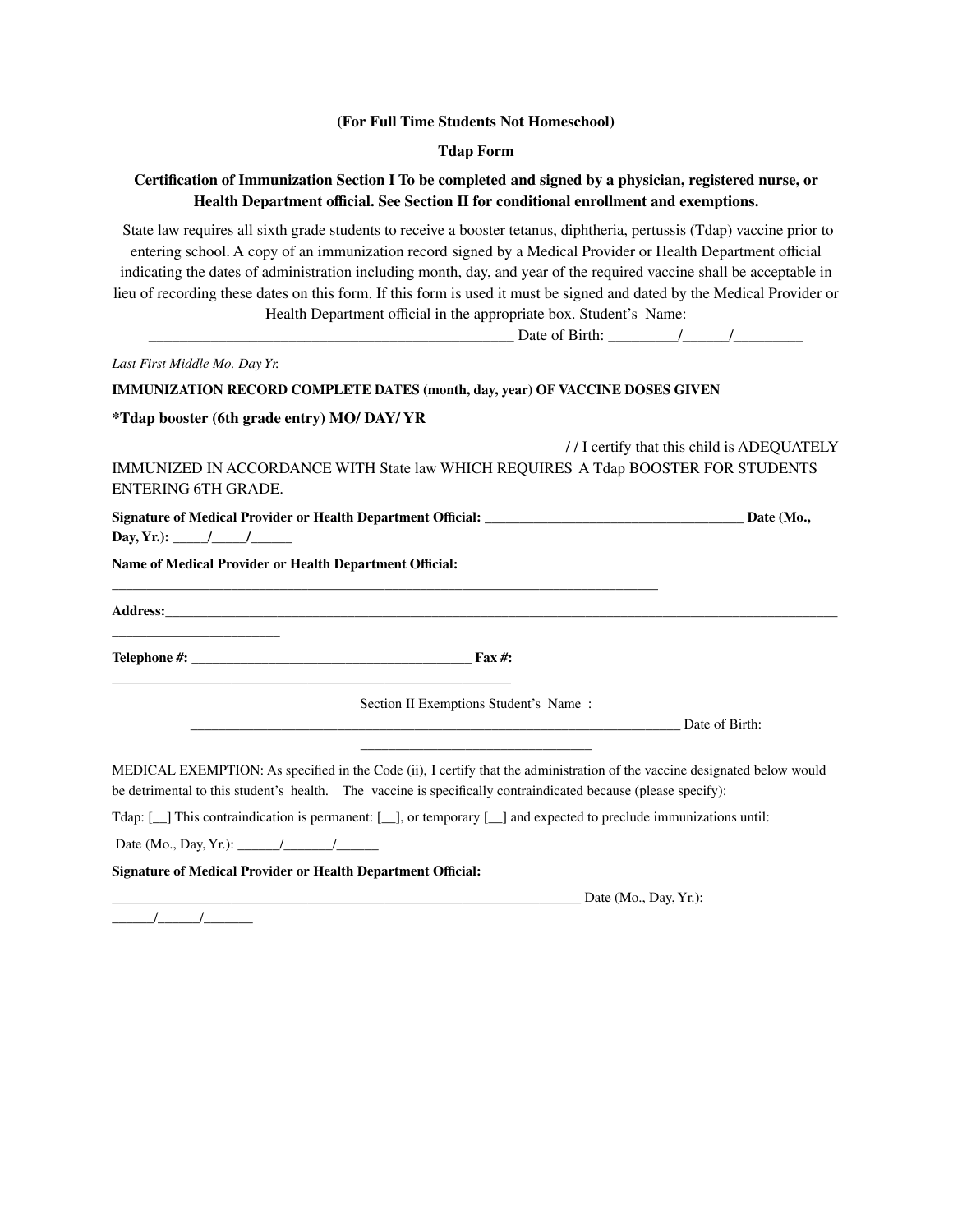RELIGIOUS EXEMPTION: The Code allows a child an exemption from receiving immunizations required for school attendance if the student or the student's parent/guardian submits an affidavit to the school's admitting official stating that the administration of immunizing agents conflicts with the student's religious tenets or practices. Any student entering school must submit this affidavit or a CERTIFICATE OF RELIGIOUS EXEMPTION (Form CRE-1), which may be obtained at any local health department, school division superintendent's office, or local department of social services.

#### **CERTIFICATE OF RELIGIOUS EXEMPTION**

Student's Name: \_\_\_\_\_\_\_\_\_\_\_\_\_\_\_\_\_\_\_\_\_\_\_\_\_\_\_\_\_\_\_\_\_\_\_\_\_\_\_\_\_\_\_\_\_\_\_\_\_\_\_\_\_\_\_\_\_\_\_\_\_\_\_\_\_\_\_\_\_\_ Date of Birth:  $\frac{1}{2}$   $\frac{1}{2}$   $\frac{1}{2}$   $\frac{1}{2}$   $\frac{1}{2}$   $\frac{1}{2}$   $\frac{1}{2}$   $\frac{1}{2}$   $\frac{1}{2}$   $\frac{1}{2}$   $\frac{1}{2}$   $\frac{1}{2}$   $\frac{1}{2}$   $\frac{1}{2}$   $\frac{1}{2}$   $\frac{1}{2}$   $\frac{1}{2}$   $\frac{1}{2}$   $\frac{1}{2}$   $\frac{1}{2}$   $\frac{1}{2}$   $\frac{1}{2}$ 

Last First Middle Mo. Day Yr.

The administration of immunizing agents conflicts with the above-named student's/my religious tenets or practices. I understand, that in the occurrence of an outbreak, potential epidemic, or epidemic of a vaccine-preventable disease in my child's school, the State Health Commissioner may order my child's exclusion from school, for my child's protection, until the danger has passed.

Signature of parent/guardian/student Date

\_\_\_\_\_\_\_\_\_\_\_\_\_\_\_\_\_\_\_\_\_\_\_\_\_\_\_

I hereby affirm that this affidavit was signed in my presence on this \_\_\_\_\_\_\_\_\_\_\_\_\_\_\_\_\_\_\_\_\_\_\_\_\_\_\_\_ day of

\_\_\_\_\_\_\_\_\_\_\_\_\_\_\_\_\_\_\_\_\_\_\_\_\_\_\_\_\_\_\_\_\_\_\_\_\_\_\_\_\_\_\_\_\_\_\_\_\_\_\_\_\_\_\_\_\_ \_\_\_\_\_\_\_\_\_\_\_\_\_\_\_\_\_\_\_\_\_\_\_\_\_\_\_

*Notary Public Seal \_\_\_\_\_\_\_\_\_\_\_\_\_\_\_\_\_\_\_\_\_\_\_\_\_\_\_\_\_\_\_\_\_\_\_\_\_\_\_\_\_\_\_\_\_\_\_\_\_\_\_\_\_\_\_\_\_\_\_\_\_*

*Registration # (Signature)*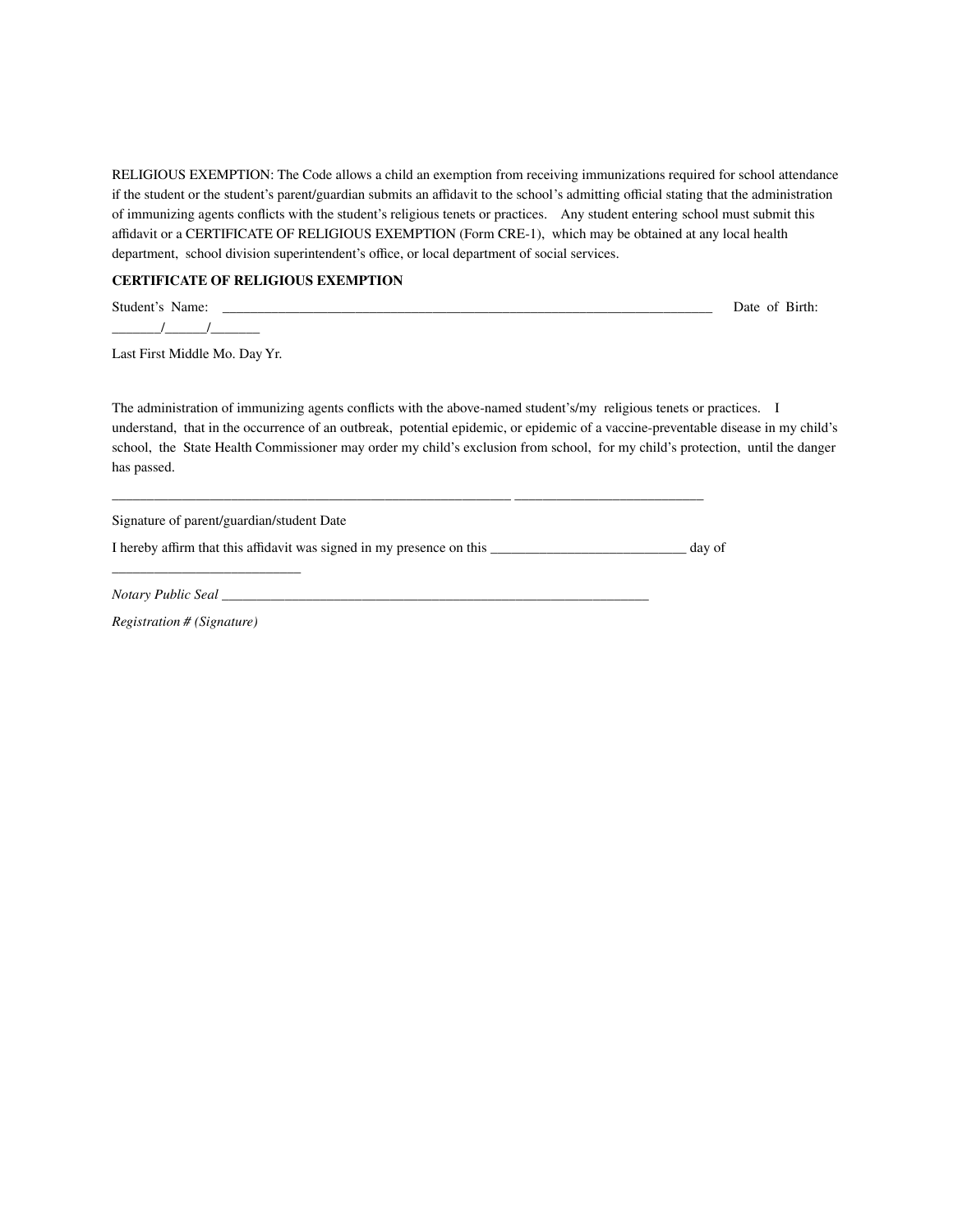## **Student Behavior Contract**

### **TO: PARENT/GUARDIAN AND STUDENT**

will begin this contract on  $9/8/2020$  to help in assuring his/her success. This contract will be used to assist in determining their future at Rise Hybrid Private Academy. Please complete the form with possible goals for this year that you may have for your child so that I can update the system with your child's goals. Through filling out this form you may reward children either extrinsic or intrinsically. As we conference throughout the year goals can be changed to best meet your child's needs. Students who do show that they need a behavior modification system in place will be monitored using Classdojo. Parents will be able to get information via text on a child's behavior at all times.

### **GOALS FOR STUDENT:**

1. I will follow all rules and behavior expectations of Rise Hybrid Private Academy.

- 2.
- 3.
- 4.

### **REWARDS IF GOALS ARE MET: 1. 2. 3. 4.**

### **CONSEQUENCES IF GOALS ARE NOT MET:**

- 1.
- 2.
- 3.

By signing this contract all parties agree to the stipulations in the document and will following accordingly.

\_\_\_\_\_\_\_\_\_\_\_\_\_\_\_\_\_\_\_\_\_\_\_\_\_\_\_\_\_\_\_\_\_\_\_\_\_\_\_\_\_ (Signed Name of Parent/Guardian)

Date